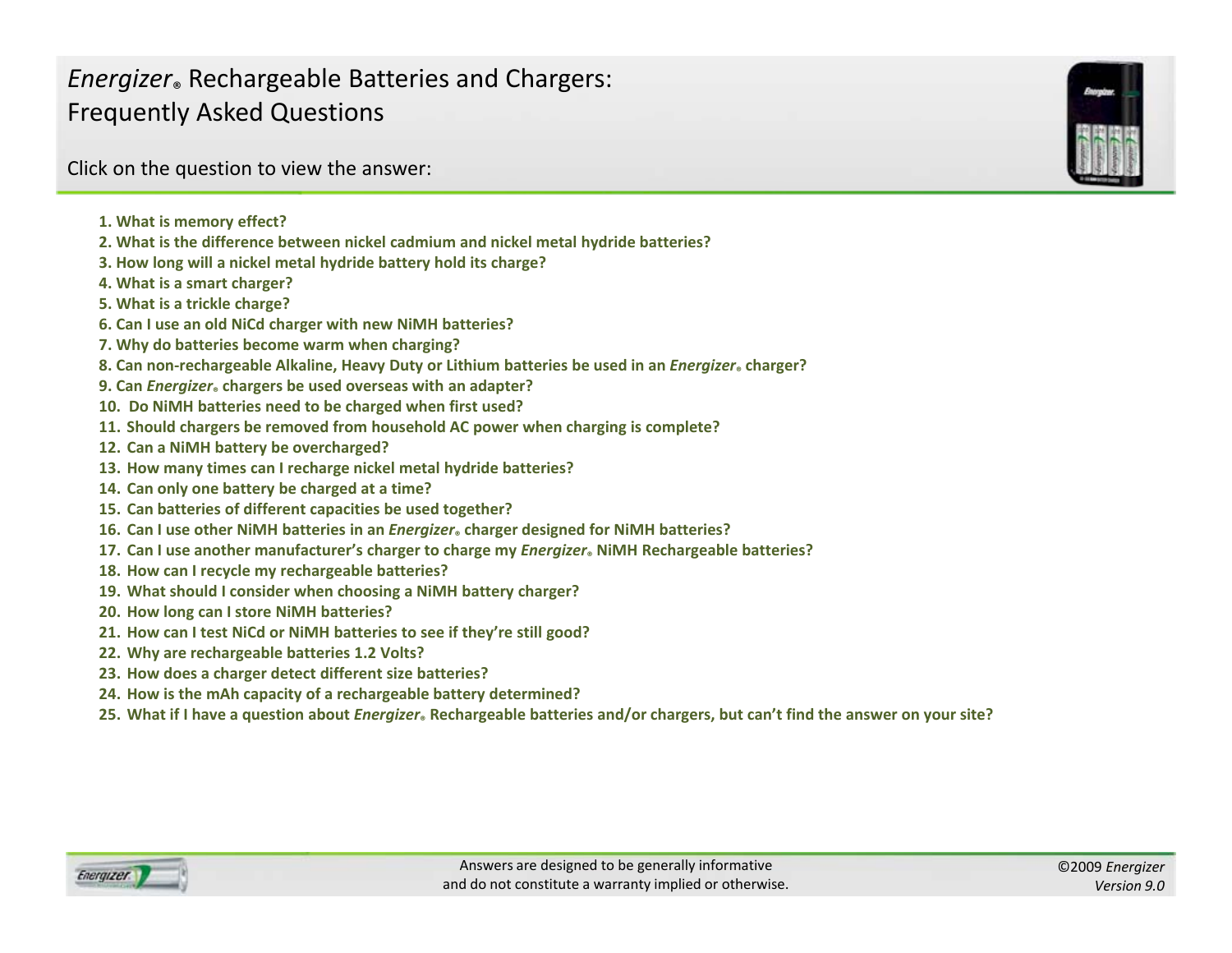<span id="page-1-0"></span>Click on blue arrow to return to questions:

### **1. What is memory effect?** [↑](#page-0-0)

This is a loss of battery capacity due to partially discharging and recharging repetitively without the benefit of <sup>a</sup> full discharge. This was evident with early nickel cadmium (NiCd) rechargeable batteries and is not found in nickel metal hydride batteries (NiMH) currently manufactured.

#### **2. What is the difference between nickel cadmium and nickel metal hydride batteries?** [↑](#page-0-0)

Both types of batteries are rechargeable but NiMH batteries have <sup>a</sup> higher energy density (ratio of energy to volume). NiMH batteries are also considered more environmentally friendly than NiCd batteries.

### **3. How long will <sup>a</sup> nickel metal hydride battery hold its charge?** [↑](#page-0-0)

When not in use, nickel metal hydride batteries will lose 20% to 50% of their charge within six months due to self‐discharge. Several factors such as cell size, construction and storage temperature can impact the self discharge rate. NiMH batteries that have not been used for an extended period of time should be recharged before being put into use to obtain maximum performance.

### **4. What is a smart charger?** [↑](#page-0-0)

Smart chargers use microprocessor circuitry to monitor battery parameters such as temperature, voltage and state of charge. This information is used by the charger to determine when to terminate the charge.

### **5. What is a trickle charge?** [↑](#page-0-0)

This is a low rate charge used to replenish capacity lost due to self‐discharge.

### **6. Can <sup>I</sup> use an old NiCd charger with new NiMH batteries?** [↑](#page-0-0)

It is not recommended since the older NiCd chargers were not designed for the higher capacity NiMH batteries.

### **7. Why do batteries become warm when charging?** [↑](#page-0-0)

It is normal for batteries to become warm during the charge cycle. This is caused by the energy the charger is putting into the battery. In general, the shorter the charge time, the warmer the batteries will become.



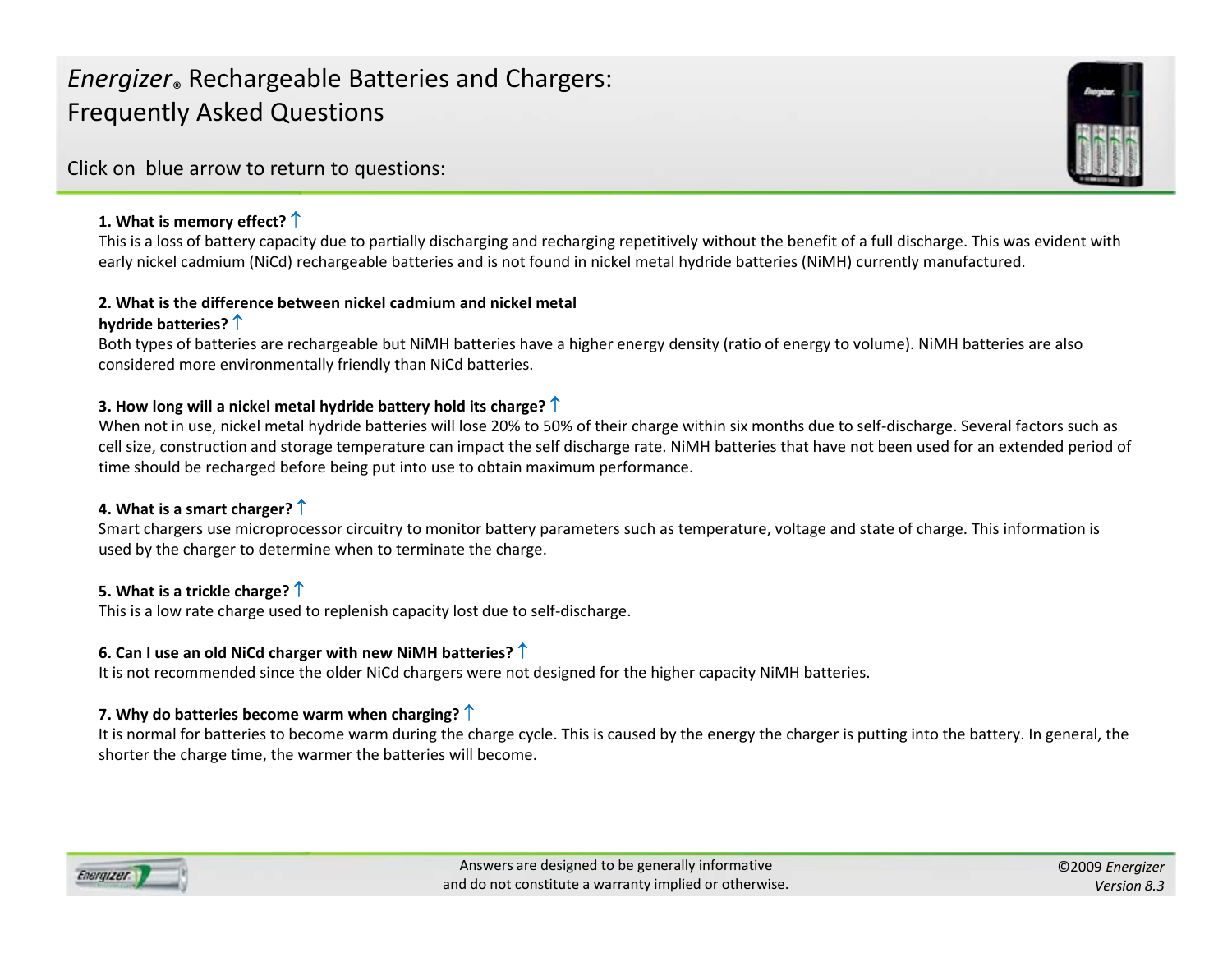<span id="page-2-0"></span>Click on blue arrow to return to questions:

### 8. Can non-rechargeable Alkaline, Heavy Duty or Lithium batteries be used in an *Energizer* ٍ charger?  $\uparrow$

No, non rechargeable batteries cannot be placed in any charger. Charging of non-rechargeable types may cause the batteries to explode or leak.

### **9. Can** *Energizer***® chargers be used overseas with an adapter?** [↑](#page-0-0)

Please refer to the back of the charger or the wall plug adapter. If the charger is universal voltage, the input voltage will state 100‐240 volts. Energizer offers several universal voltage chargers. However, Energizer $_{\circledcirc}$  does not recommend using chargers that are designed for US power (120 volts AC at 60 Hz) in foreign countries that have <sup>a</sup> different power supply. Using overseas voltage adapters can result in permanent damage to the charger or wall plug adapter.

### **10. Do NiMH batteries need to be charged when first used?** [↑](#page-0-0)

Yes, NiMH batteries are shipped in <sup>a</sup> discharged state and need to be charged before use.

### **11. Should chargers be removed from household AC power when charging is complete?** [↑](#page-0-0)

We recommend that the chargers be unplugged from the wall outlet and the batteries be removed after the charging sequence is complete unless the charger has an on/off switch. This allows the charger to reset prior to the next usage.

## **12. Can <sup>a</sup> NiMH battery be overcharged?** [↑](#page-0-0)

NiMH batteries are sensitive to continuous over charge. A smart charger monitors the cell condition during charge and prevents overcharging and subsequent negative impact on battery cycle life.

### **13. How many times can <sup>I</sup> recharge nickel metal hydride batteries?** [↑](#page-0-0)

In normal use, NiMH batteries can be recharged hundreds of times. Many factors effect cycle life. Some of these factors include depth of discharge, charge and discharge current, method of charge control, storage and operating conditions and shelf life. Typically batteries with <sup>a</sup> higher mAh capacity will have <sup>a</sup> lower cycle life than lower mAh capacity batteries.

## **14. Can only one battery be charged at <sup>a</sup> time?** [↑](#page-0-0)

Refer to the charger instructions. Some chargers will only charge pairs of batteries at <sup>a</sup> time (2 or 4). If one or three batteries are installed in these chargers, the single battery (not in a pair) will receive no charge.

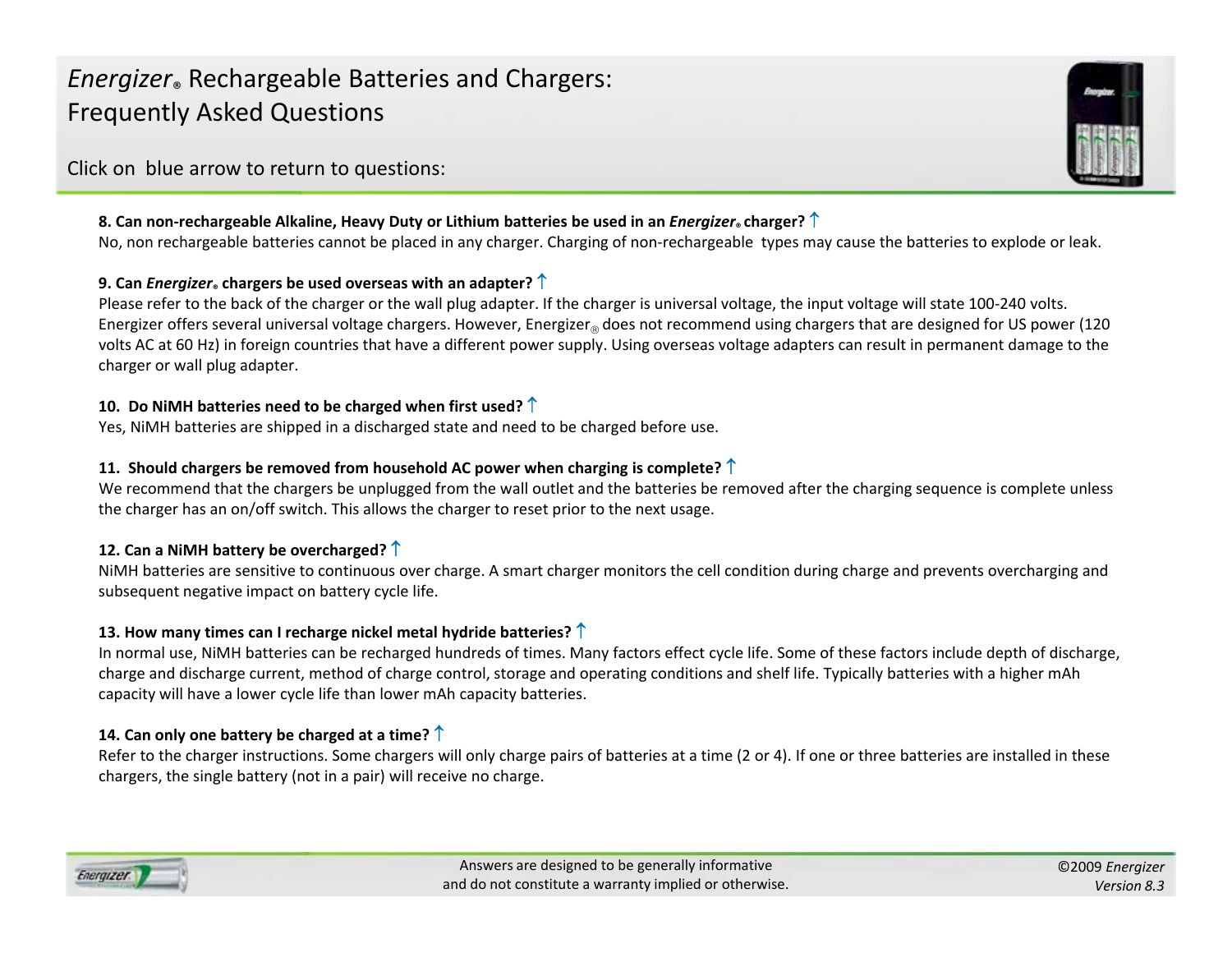<span id="page-3-0"></span>Click on blue arrow to return to questions:

### **15. Can batteries of different capacities be used together?** [↑](#page-0-0)

No, it is recommend that batteries of different capacities not be mixed together. Mixing batteries of different capacities can result in lower than expected performance and reduce cycle life of the lower capacity battery.

### **16. Can I use other NiMH brands in an** *Energizer***® NiMH charger?** [↑](#page-0-0)

*Energizer*® chargers are designed and tested for optimal performance with *Energizer*® batteries. Therefore, it is recommend using *Energizer*® NiMH batteries in *Energizer*® chargers.

### **17. Can I use another manufacturer's charger to charge my** *Energizer***® NiMH Rechargeable batteries?** [↑](#page-0-0)

For optimal performance, *Energizer*® NiMH Rechargeable batteries are designed for use with *Energizer*® chargers. If the charger is not properly designed, it could cause <sup>a</sup> loss of performance by the battery being overcharged, undercharging, or overheating.

### **18. How can <sup>I</sup> recycle my rechargeable batteries?** [↑](#page-0-0)

Rechargeable batteries can be recycled free of charge at any Rechargeable Battery Recycling location. To learn more, visit [www.rbrc.org](http://www.call2recycle.org/) or call 1-800‐8BATTERY.

### **19. What should <sup>I</sup> consider when choosing <sup>a</sup> NiMH battery charger?** [↑](#page-0-0)

Consider the following when selecting the NiMH charger that best fits your needs. You can also review the charger [handbook](http://data.energizer.com/PDFs/charger_appman.pdf) for additional information and performance.

Your personal needs: i.e. <sup>a</sup> charger perfect for traveling; <sup>a</sup> charger for home use only; <sup>a</sup> charger that can charge all battery sizes, AA/AAA/C/D/9V

What battery capacity (mAh) is best used for this particular charger

Special charger features: Charge time / Charge status indicators / Warranty / Dual voltage / Compact design / Fold‐out plug versus external adapter cable / On‐Off switch / Car adapter / Compliment of batteries charged.



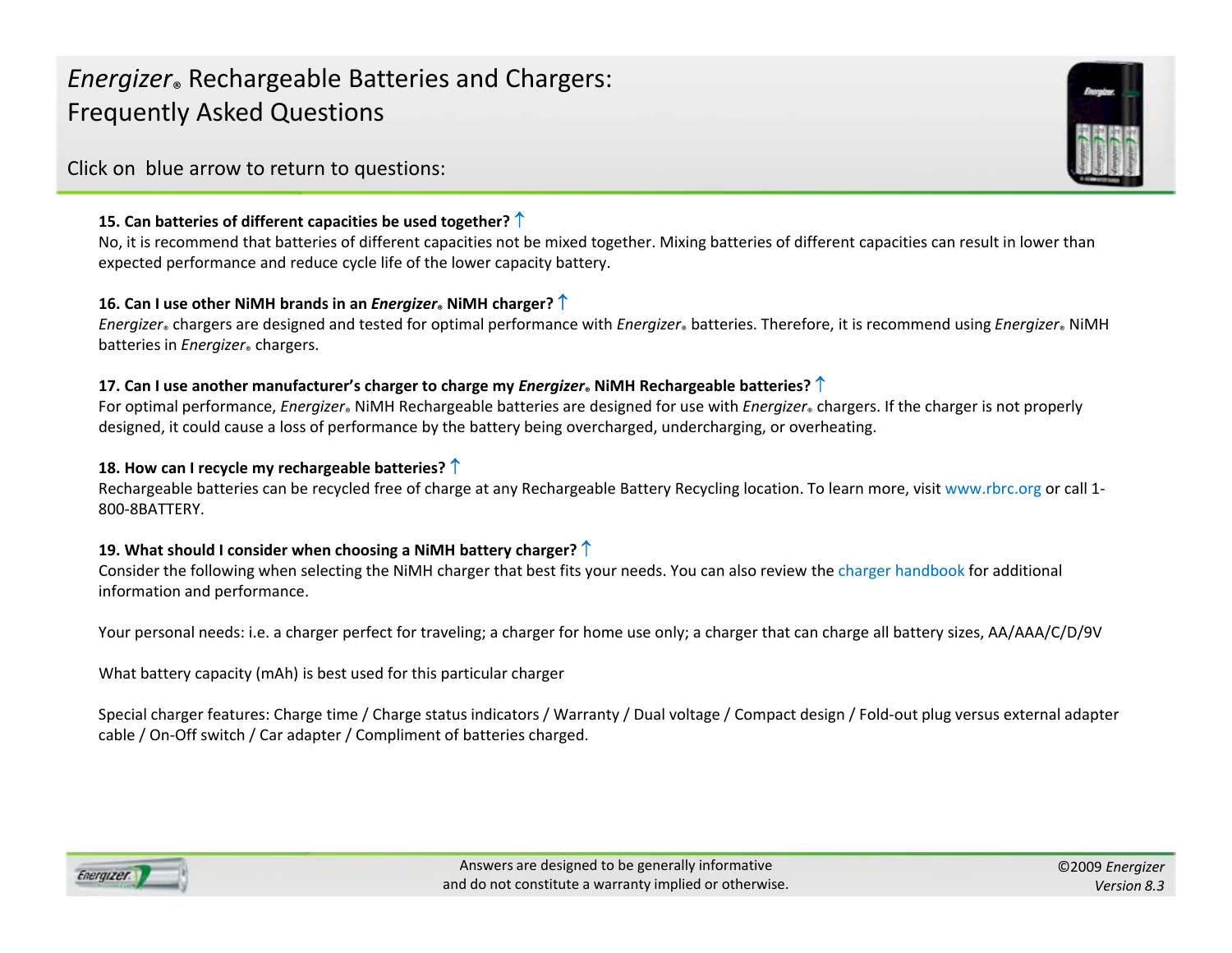<span id="page-4-0"></span>Click on blue arrow to return to questions:

### **20. How long can <sup>I</sup> store NiMH batteries?** [↑](#page-0-0)

Typically between 3 and 5 years if stored at room temperature. It is recommended that NiMH batteries stored in <sup>a</sup> charged state. To attain full capacity after extended storage may require <sup>a</sup> few charge/discharge cycles to obtain maximum performance.

### **21. How can <sup>I</sup> test NiCd or NiMH batteries to see if they're still good?** [↑](#page-0-0)

Due to their flat discharge profile and recharge ability, it is difficult to define <sup>a</sup> simple quality check for NiCd or NiMH batteries. For fully charged batteries, <sup>a</sup> battery tester which measures closed circuit voltage can be used as <sup>a</sup> general guide to determine if the battery is "good" or "defective". A voltmeter which measures open circuit voltage is not <sup>a</sup> reliable method for evaluating rechargeable batteries and is not recommended for this purpose. The most accurate way to measure the performance of rechargeable batteries is to monitor time and operating voltage during controlled discharge.

### **22. Why are rechargeable batteries 1.2 Volts?** [↑](#page-0-0)

Every battery chemical system has an open circuit voltage based on their internal active materials (fuel). For example, alkaline [batteries](http://data.energizer.com/PDFs/alkaline_Xsection.pdf) have <sup>a</sup> voltage of approximately 1.5 volts due to the reaction between the anode and cathode materials. The reactions of the anode and cathode materials in NiMH [batteries](http://data.energizer.com/PDFs/nickelmetalhydride_xsection.pdf) produce approximately 1.2 volts.

### **23. How do chargers detect the end of the charging cycle?** [↑](#page-0-0)

During charging, the battery will reach <sup>a</sup> peak voltage near the end of <sup>a</sup> charge, followed by <sup>a</sup> slight drop in voltage. Smart chargers are able to detect this voltage drop (‐delta V), which will typically range from 5mV to 20mV. Smart chargers stop the charging process when they detect the drop in voltage. Some chargers simply use <sup>a</sup> timer to control the charge. However, if <sup>a</sup> fully charged battery is put back in, the timer can reset and give the battery another full charge, resulting in overcharge. Some high-end chargers have back up timers in case the -dV (-delta V) does not work.